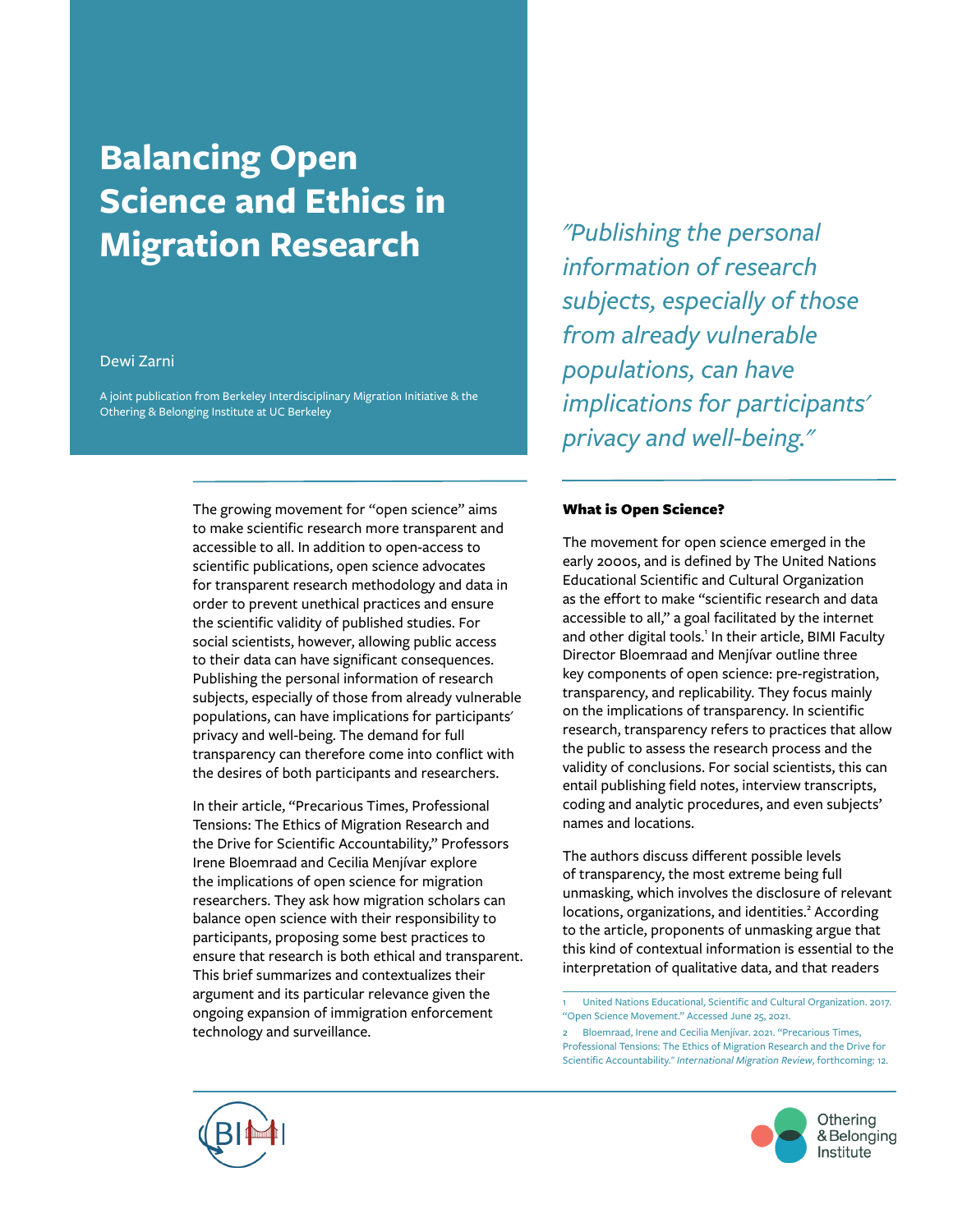and reviewers should therefore have access to that information. Other researchers advocate for less comprehensive transparency, such as disclosing broad regions rather than specific locations or omitting certain biographical details of participants to obscure their identities. Despite the merits of full transparency for the scientific process, Bloemraad and Menjívar argue that even lesser degrees of transparency can pose extreme risks.

### Migration Research in an Anti-Immigrant Climate

Scientific research is not conducted within a vacuum. Just as socio-political context should impact how a study's results are interpreted, it should also be taken into consideration in designing ethical and responsible research procedures. The current political climate in the United States and, arguably around the world, is characterized by nationalist, anti-immigrant sentiment. This sentiment manifests in xenophobic rhetoric, militarization of borders, and mass deportations. For migration scholars, this context means that immigrants may feel less comfortable sharing personal or biographical details, and that the publication of these details can have negative consequences.

*Just as socio-political context should impact how a study's results are interpreted, it should also be taken into consideration in designing ethical and responsi ble research procedures.*

The debate over the inclusion of a citizenship question in the U.S. Census, for example, along with President Trump's incendiary and racist remarks on immigration, likely led to a census undercount. Advocacy groups warned that immigrant communities may have hesitated to respond to Census workers due to fear of repercussions for undocumented family or community members.<sup>3</sup> In social science research, full transparency could lead to similar fears among participants and discourage participation. These fears are understandable, given the severe potential consequences undocumented immigrants in this country face.

3 [Spencer, Christian. 2021. "Census Controversy Brewing over 'Systemic](https://thehill.com/changing-america/respect/accessibility/550697-census-controversy-brewing-over-systemic-undercount-of)  [Undercount' of Latinos."](https://thehill.com/changing-america/respect/accessibility/550697-census-controversy-brewing-over-systemic-undercount-of) *The Hill*, April 28.



An Immigration and Customs Enforcement officer in California in 2019. Source: *[The Washington Post](https://www.washingtonpost.com/technology/2021/02/26/ice-private-utility-data/)* .

### The Risks Associated with Technology

The escalation in immigration enforcement goes hand in hand with advances in technology that facilitate surveillance. This climate can both deter vulnerable populations such as migrants and their family members from participating in studies, and harm those who choose to do so. As the authors note, certain migrants are far more vulnerable to the consequences of these developments than others. Undocumented migrants, TPS holders, refugees, migrants of Muslim faith, and other marginilized groups "face increasing risks of indefinite detention, deportation, scrutiny, and social exclusion."<sup>4</sup> This criminalization of immigrants occurs on a global scale, and should be a concern for migration scholars outside of the U.S. as well.

Today, the reach of border enforcement goes well beyond the physical border itself. In recent years, ICE and DHS have used DMV databases to uncover immigrants' phone numbers, home addresses, and license plates. Biometrics and facial recognition software have also triggered deportation proceedings. <sup>5</sup> In addition to government databases, ICE has come under scrutiny for the use of private directories in identifying and tracking immigrants. Only months ago, news broke that ICE had used the private utility directory "CLEAR," which holds the records of over 400 million people, in order to locate migrants they had been unsuccessful in<br> $\frac{1}{4}$  $\frac{1}{4}$  $\frac{1}{4}$  Bloemraad and Menjívar (2021): 4.

<sup>5</sup> Friedland, [Joan. 2018. "How ICE Uses Databases and Information-Shar](https://www.nilc.org/2018/01/25/how-ice-uses-databases-and-information-sharing-to-deport-immigrants/) [ing to Deport Immigrants."](https://www.nilc.org/2018/01/25/how-ice-uses-databases-and-information-sharing-to-deport-immigrants/) *The Torch* (blog), *National Immigration Law Center*[, January 25.](https://www.nilc.org/2018/01/25/how-ice-uses-databases-and-information-sharing-to-deport-immigrants/)



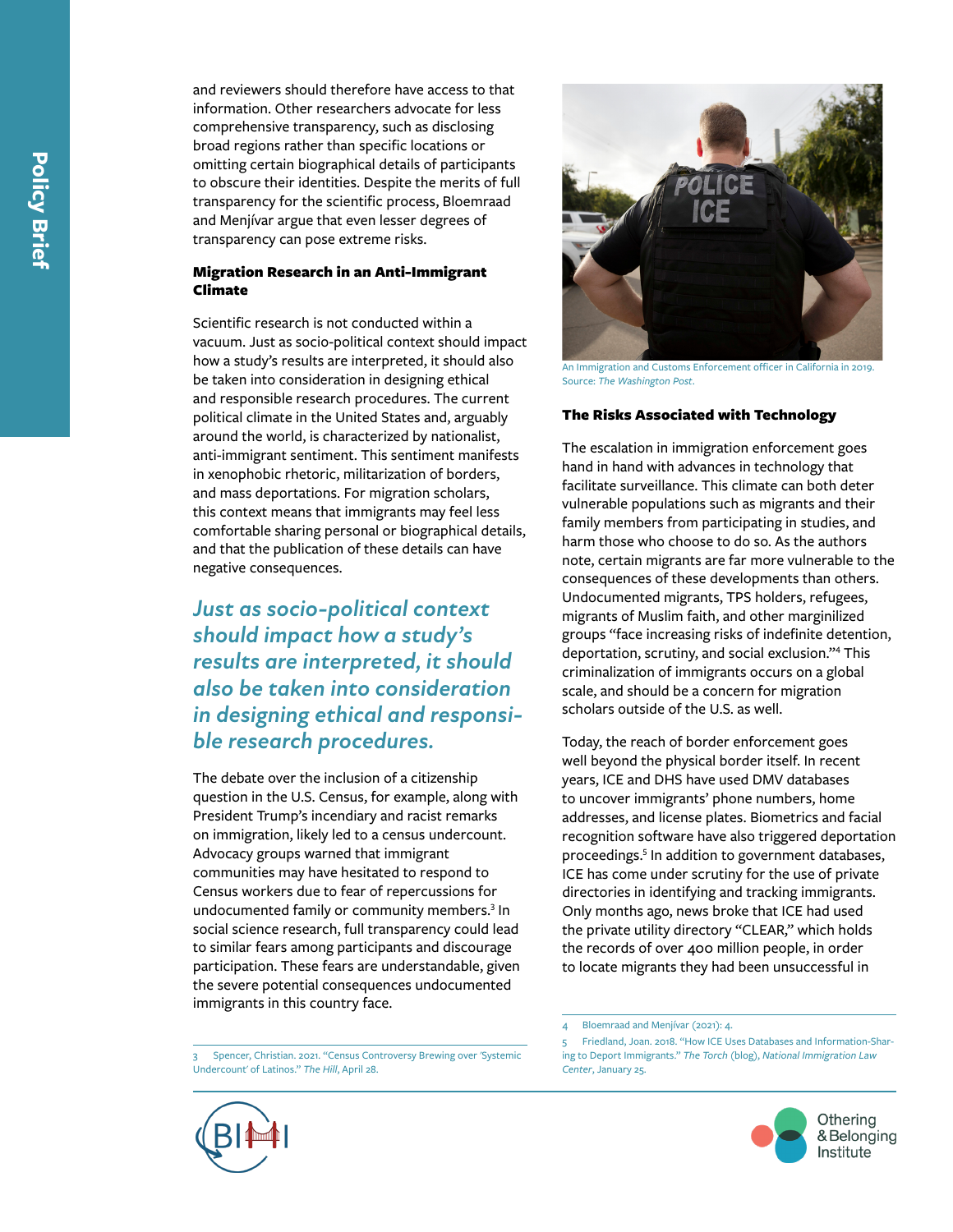Given recent technological advances and ICE's proven willingness to violate privacy and U.S. law in order to target immigrants, researchers have a responsibility to adapt their privacy techniques, especially when storing data digitally. Bloemraad and Menjívar write, "all researchers—quantitative or qualitative—must be cognizant of the risks associated with electronic data storage and the possibility that others, including governments, can access data."<sup>9</sup> They note that masking and deidentification procedures which once protected subjects' identities may no longer be sufficient, due to technological advances.

While in the past, researchers could rely upon a locked office to protect their notes, transcripts, and files, the increasingly common use of the cloud today leaves research vulnerable to data breaches, with implications for migrants and their families. Not only can the disclosure of someone's migration status or route of entry cause "severe harms for participants, including detection, detention, and deportation," but data can also be used by government authorities in migrants' countries of origin in order to target their family members.<sup>10</sup> Government subpoenas, from which social scientists typically lack the protections afforded to journalists, medical professionals, or religious leaders, pose another risk to confidentiality.<sup>11</sup>

### Recommendations for Researchers

Given the expansion of surveillance and border enforcement, coupled with the advancement of technologies that undermine privacy, it is increasingly important for researchers to<br> $\frac{1}{6}$  Harwell, Drew. 2021. "ICE Investigators Used a Private Utility Database

7 [American Psychological Association. 2020. "American Psychological](https://www.apa.org/news/press/releases/2020/02/sharing-therapy-notes)  [Association Calls for Immediate Halt to Sharing Immigrant Youths' Confi](https://www.apa.org/news/press/releases/2020/02/sharing-therapy-notes) [dential Psychotherapy Notes with ICE."](https://www.apa.org/news/press/releases/2020/02/sharing-therapy-notes) Accessed June 25, 2021.

- 8 [American Psychological Association \(2020\).](https://www.apa.org/news/press/releases/2020/02/sharing-therapy-notes)
- 9 [Bloemraad and Menjívar \(2021\): 14.](https://doi.org/10.1177/01979183211014455)
- 10 [Bloemraad and Menjívar \(2021\): 31.](https://doi.org/10.1177/01979183211014455)
- 11 [Bloemraad and Menjívar \(2021\): 31.](https://doi.org/10.1177/01979183211014455)



*Given recent technological advances and ICE's proven willingness to violate privacy and U.S. law in order to target immigrants, researchers have a responsibility to adapt their privacy techniques, especially when storing data digitally.*

understand the potential harm that migrants face and implement strategies to protect their information. Bloemraad and Menjívar note that while some may disagree with the ideals of the open science movement, due to its influence on funding decisions, research design, and publication practices, researchers will have to consider and adapt to its core tenets.

With this in mind, they make several recommendations for migration scholars, noting that the specific context of a study should always be taken into account when determining which strategies to adopt:

- **1. De-identification/Masking**: Exclude any identifiers from notes, transcripts, and data and use pseudonyms or ID numbers rather than real names. Documents that connect the deidentified and identified data should be kept in a separate location from the data files. Replacing references to specific locations with the general region can also help obscure subjects' identities.
- **2. Certificate of Confidentiality (CoC)**: Obtaining a CoC from the National Institute of Health can provide some protection from legal demands for identifying information, such as a government subpoena.
- **3. Protecting Private Data**: Using and updating computer and file passwords, encrypting data, and even using computers without internet access can all help prevent a data breach. Researchers should understand the risks associated with cloud storage, which can sometimes be accessed by other members of an institution or upon government demand, and consider alternatives. Quantitative researchers and demographers should consider whether archiving or sharing datasets and codes could



[Covering Millions to Pursue Immigration Violations."](https://www.washingtonpost.com/technology/2021/02/26/ice-private-utility-data) *The Washington Post*, [February 26.](https://www.washingtonpost.com/technology/2021/02/26/ice-private-utility-data)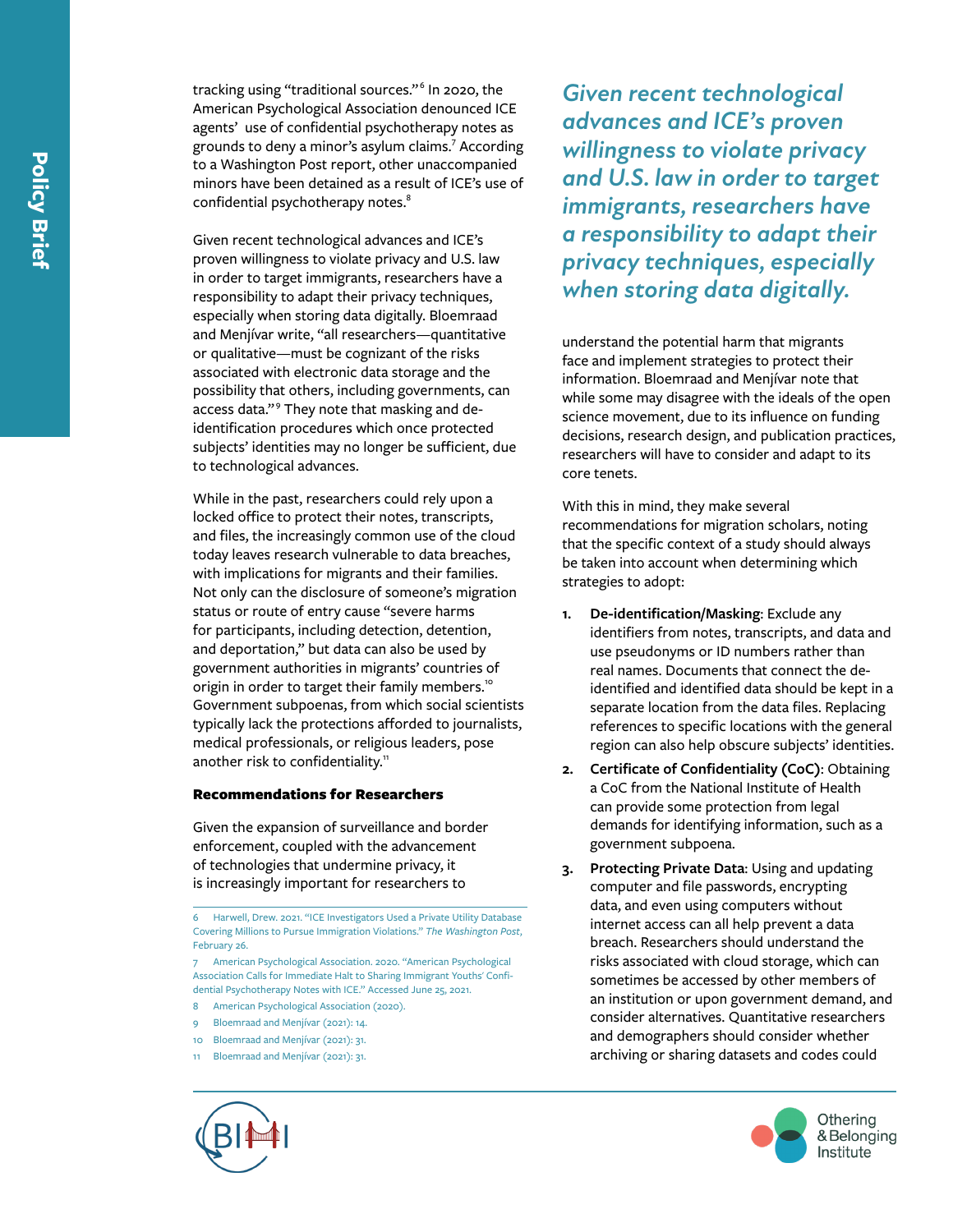lead to the identification of study participants or the appropriation of these tools to further surveil immigrant populations.

In order to address the specific implications of open science for migration researchers, and forge practices that maintain the ideals of open science and the safety of subjects, Bloemraad and Menjívar call for a dialogue between social scientists and open science advocates, writing, "We worry that the enthusiastic embrace of pre-registration, replicability, and transparency, including the requirement to make data and code publicly available, could lead to dire, if unintended, consequences."12 The article asks researchers to evaluate these consequences, always prioritizing their responsibility to participants.

Like many fields in the United States and globally, the legacy of social science is inseparable from a history of unethical practices which exploited and harmed vulnerable populations in the name of progress. It is essential that the quest for open science does not come at the expense of the people on whom migration research relies—the migrants themselves.

12 [Bloemraad and Menjívar \(2021\): 35.](https://doi.org/10.1177/01979183211014455)